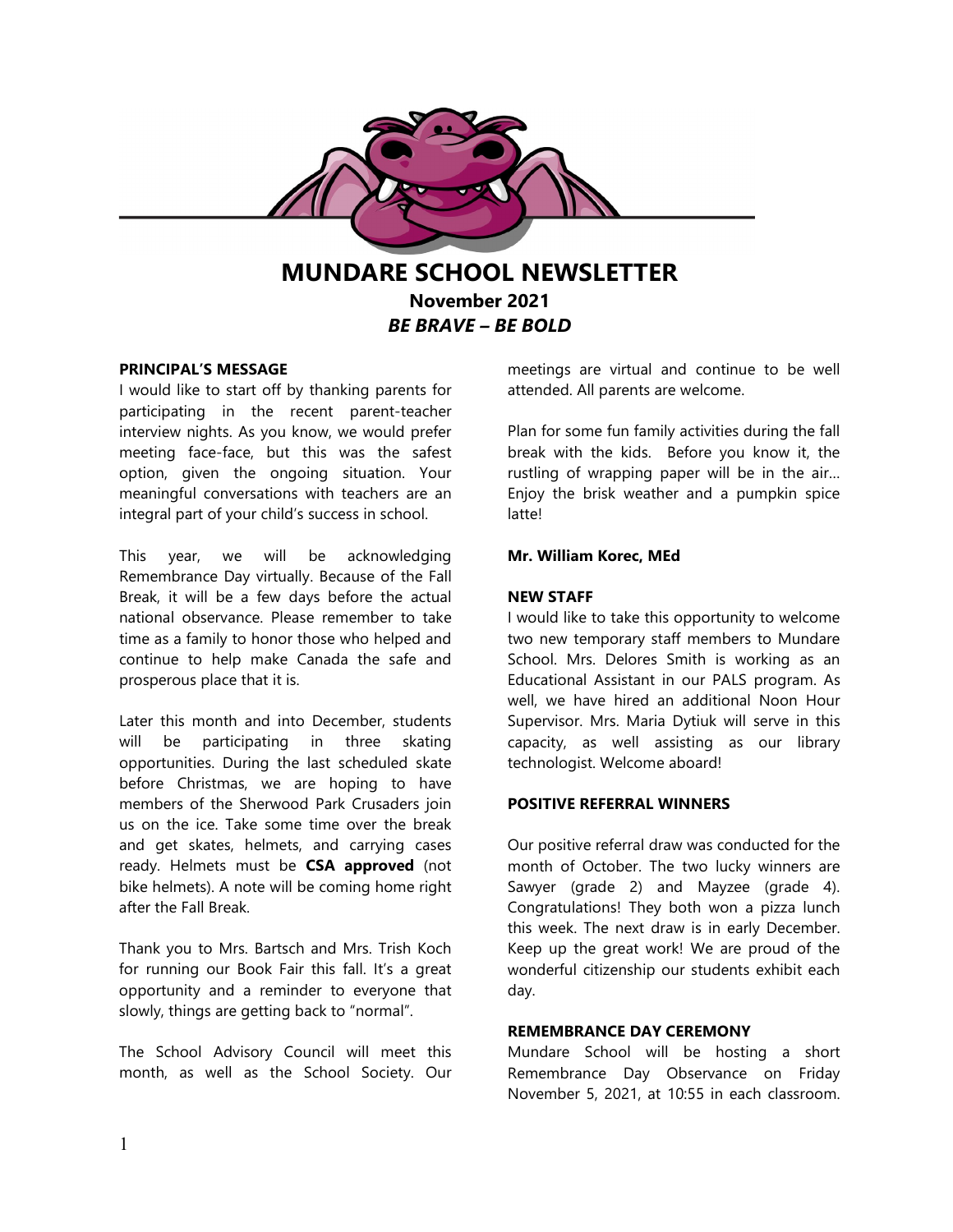Unfortunately, parents and guests are not allowed to join us in commemorating those who have served our country.



## **MUNDARE SCHOOL LIBRARY SUCCEEDS**

Mundare School students will soon realize the benefits of being part of an incentive to promote literacy. Mundare School partnered with Indigo's Cross Iron Mills store and the community response was amazing! Some of our own families were part of this wonderful promotion, as well. Our school received \$1,735.95 to purchase new books to add to our school collection. That is awesome news! Thank you for your kind support.

## **LIBRARY NEWS**

We were pleased to hold an in-school book fair this year! Students were so excited to go shopping and check out some new titles! Thank you to everyone who purchased books. Between our virtual link and our in-school book fair experience, we had over **\$2000** in sales. Scholastic will now credit us with just over \$1000 to purchase new books for our library and classrooms. Thank you for your support!



## **ABSENCE CHECK**

Parents/guardians are asked to inform the school, whenever possible, if their child is going to be absent. Messages may be left on the school's main number 24 hours a day, or by a note. If a child is absent and no reason has been

received in the office by **9:30 AM**, then the office staff will attempt to contact parents/guardians or emergency contacts.

## **BULLYING AWARENESS WEEK**

On November 15th -19th, Mundare School will be recognizing Bullying Awareness Week. The focus of this week is on kindness, encouragement, and building healthy relationships. Each day will feature different activities that promote healthy relationships with each other and oneself. Mundare School prides itself in creating a safe and welcoming environment for all staff and students. Each morning, a kindness quote gathered by the Junior High Leadership team will be read to the school. See the schedule below for more information on how students will learn about and participate in anti-bullying.

| Monday    | <b>Mayor Talk</b><br>Monday | Our newly elected Mayor<br>will come in to read and<br>there will be a surprise for<br>students!           |
|-----------|-----------------------------|------------------------------------------------------------------------------------------------------------|
| Tuesday   | <b>Quest</b><br>Tuesday     | Students will be challenged<br>to complete the Healthy<br>Relationship Bingo sheet<br>throughout the week. |
| Wednesday | We<br>Wednesday             | Read and craft with Miss<br>Giebelhaus, Mrs. Seney, and<br>Mr. Korec                                       |
| Thursday  | Thankful<br>Thursday        | Students will express<br>gratitude for others and<br>themselves.                                           |
| Friday    | Unified<br>Friday           | <b>School Spirit Day</b><br>Wear <b>purple</b> or your school<br>swag!                                     |

While we are often quick to use the word bullying and label others as bullies, it is important to understand what bullying is. **Bullying is repeated mean, cruel, hurtful behaviors done on purpose by someone with more power**. We are looking forward to the conversations about character and positive citizenship at our community school.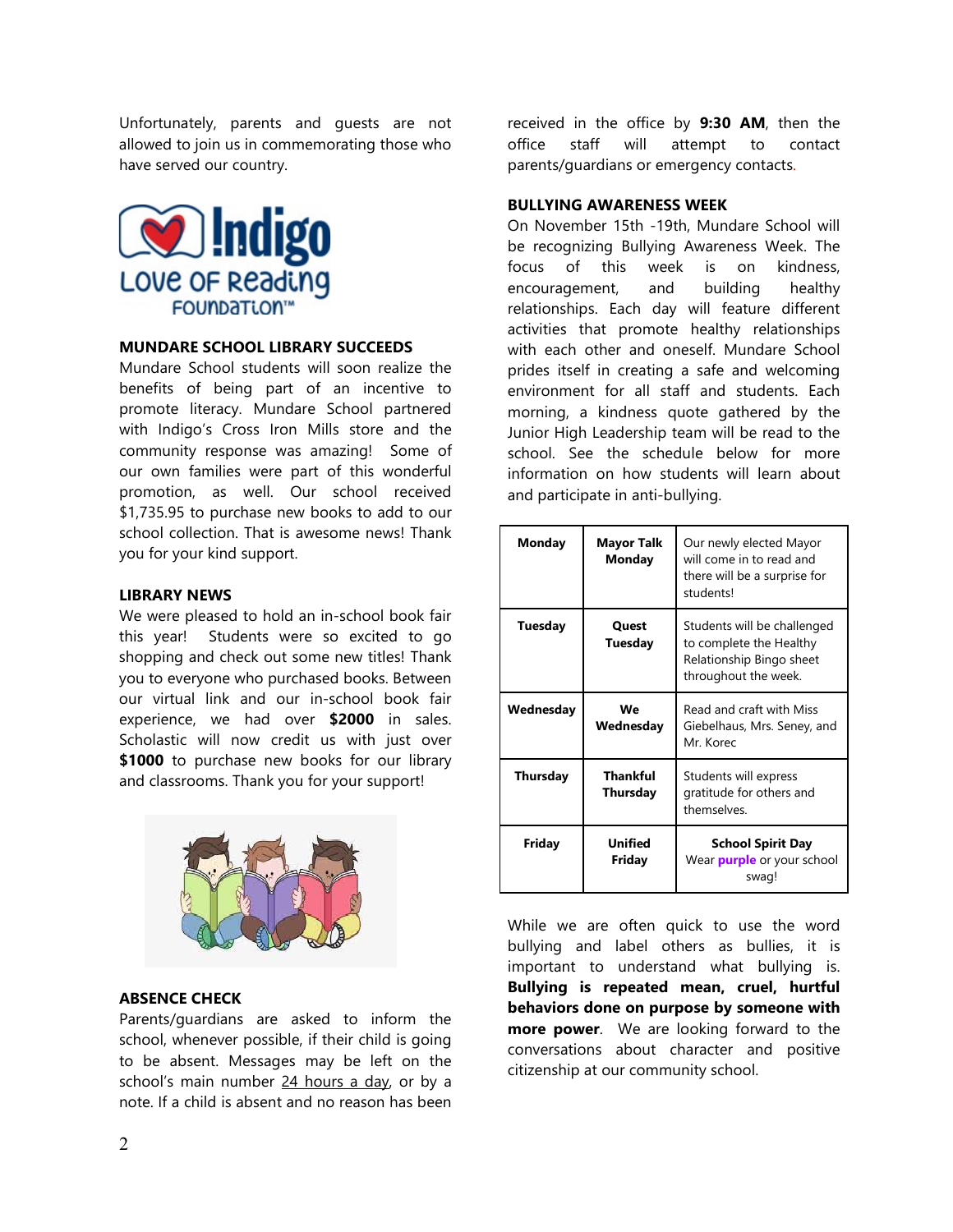# **ZONES OF REGULATION**

Just as students learn their basic math facts, and alphabet sounds, it is fundamental for students to learn about their emotions and how to selfregulate. Based on the Zones of Regulation, this month the focus is for students to recognize emotions within themselves. For many, it is easy to recognize when someone else is upset or sad, but it may be difficult to identify their emotions in the heat of the moment. Studies show that verbalizing your emotions during moments of anger, anxiety, or sadness improves selfregulation and the ability to take control of your emotions. I challenge you to model this in your home by identifying and verbalizing your emotions. For example, I feel elated when the Oilers win!



# **LOOKING FOR STAFF CONTACT INFO?**

We've recently made changes to how families can contact Mundare School staff. If you'd like to reach out to your child's teacher directly, simply log in to your **[PowerSchool Parent](https://powerschool.eips.ca/public/home.html)  [Portal](https://powerschool.eips.ca/public/home.html)** account. From the Grades and Attendance page, you can click on the name of any of your child's teachers to email them directly.

To connect with school administration and main office staff, refer to the **online contact form on our school webpage** to send an email to the applicable person directly. From the online contact form, you can also send an email to the school to report your child's absence.

If you're having trouble with your PowerSchool account, contact the school office. And, of course, we're always just a phone call away if you have questions or need assistance, **780- 764-3962.**

# **INCLEMENT WEATHER**

With the winter season almost here, we want to remind families to dress children appropriately for the weather when getting ready for school or the bus. The weather often changes unexpectedly throughout the day, so please select suitable outerwear, and ensure your child is prepared for changing conditions.

If inclement weather conditions occur, Elk Island Public Schools (EIPS) advises families of any bus cancellations using various communications tools, which may include automated-telephone messages, alerts posted on *[www.eips.ca](http://www.eips.ca/)* and school websites, through the Bus Status app, Twitter, Facebook and on Versatrans My Stop. Morning bus cancellations are posted on *[www.eips.ca](http://www.eips.ca/)* by 6:30 a.m.

Decisions regarding bus cancellations are guided by EIPS administrative procedures that states, "school bus service may be suspended…when Environment Canada reports a temperature of -40 C." Other reasons for suspending or delaying school bus services include adverse weather and poor road condition. When school bus services are suspended, schools remain open to students. EIPS believes families have the right and responsibility to make choices for their children based on their beliefs and perceptions of safety during times of inclement weather. For more information, contact EIPS Student Transportation at 780-417-8151.

# **SAFFRON CENTRE**

Google Family Link is a free service that allows you to monitor and control usage on your devices and your kids' devices. It can be used to see what apps they use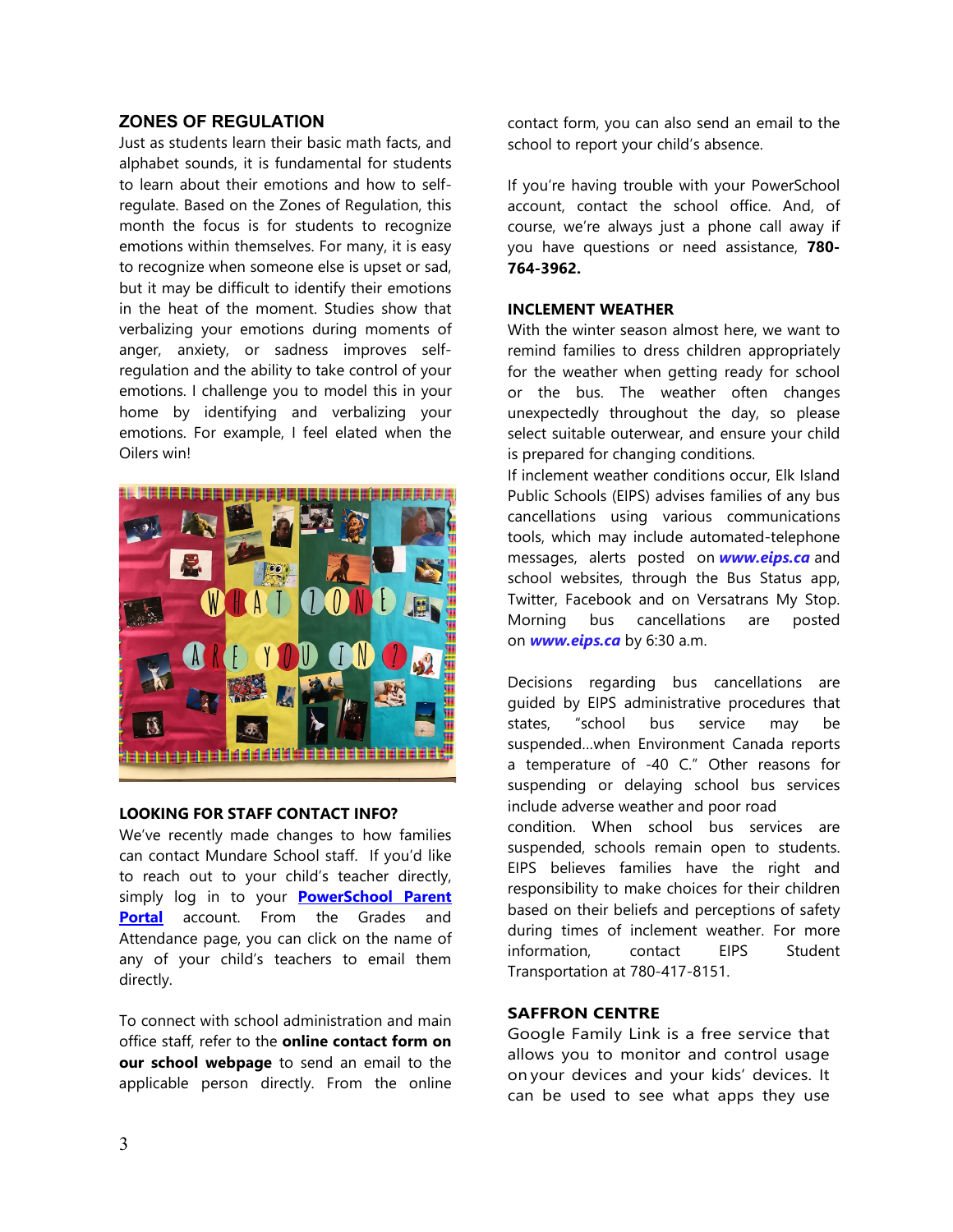andfor how long, lock their devices for a certain time, and get notifications about their activity.

## *<https://families.google.com/familylink/>*

# **YOUR FUTURE**

Thinking about attending post-secondary school after graduation? Exploring career options? Not sure on the career or sector? Plan to attend this year's hybrid Your Future: Post-Secondary and Career Fair on Tuesday, Nov. 23, 2021. Elk Island Public Schools (EIPS) is excited to once again be partnering with the Educational Liaison Association of Alberta for the event.

The in-person portion of the event brings together a wide variety of colleges, universities, polytechnic and private schools, and sector experts in one place. The event is free and open to all students in grades 9 through 12. The event will follow the provincial Restrictions Exemption Program, as well as adhere to Alberta Health Services and local guidelines.

The virtual component will include additional opportunities to attend sessions from numerous colleges, universities, and sector experts. Participation is free and open to all grades 9 through 12 students.

Participating students and family members in either the in-person or virtual sessions will have the opportunity to meet with representatives from each attending post-secondary institutions, ask questions, talk to experts about various career sectors, learn about future career trends and much more.

#### **Event Details:**

| Date:      | Nov. 23, 2021                      |  |  |  |  |
|------------|------------------------------------|--|--|--|--|
| In-person: | 6:30 to 8:30 p.m.                  |  |  |  |  |
| Location:  | Strathcona County Agora            |  |  |  |  |
|            | 401 Festival Lane, Sherwood Park   |  |  |  |  |
| Virtual:   | Times and schedule to be confirmed |  |  |  |  |

Visit **[www.eips.ca/students/your-future](http://www.eips.ca/students/your-future)** for a detailed list of vendors once finalized.

### **FREE MEDIC-ALERTS**

In our ongoing effort to provide safe and caring schools for students, Mundare School is registered in the Canadian MedicAlert Foundation's *No Child Without Program*. The program is a national initiative that provides nocost MedicAlert services to children—between the ages of four and 14 years—who have chronic health conditions. The goal is twofold: to help children with severe allergies, medical conditions, or special needs and to assist schools with medical-emergency plans for students.

Once a child is registered, the school is provided with advice on a medical-emergency plan for that student and given a list of medications, allergies, and medical conditions the student has. If your child has a serious medical condition or allergy and could benefit from MedicAlert services, contact the school office. To learn more about the No Child Without program, visit **[www.nochildwithout.ca.](http://www.nochildwithout.ca/)**